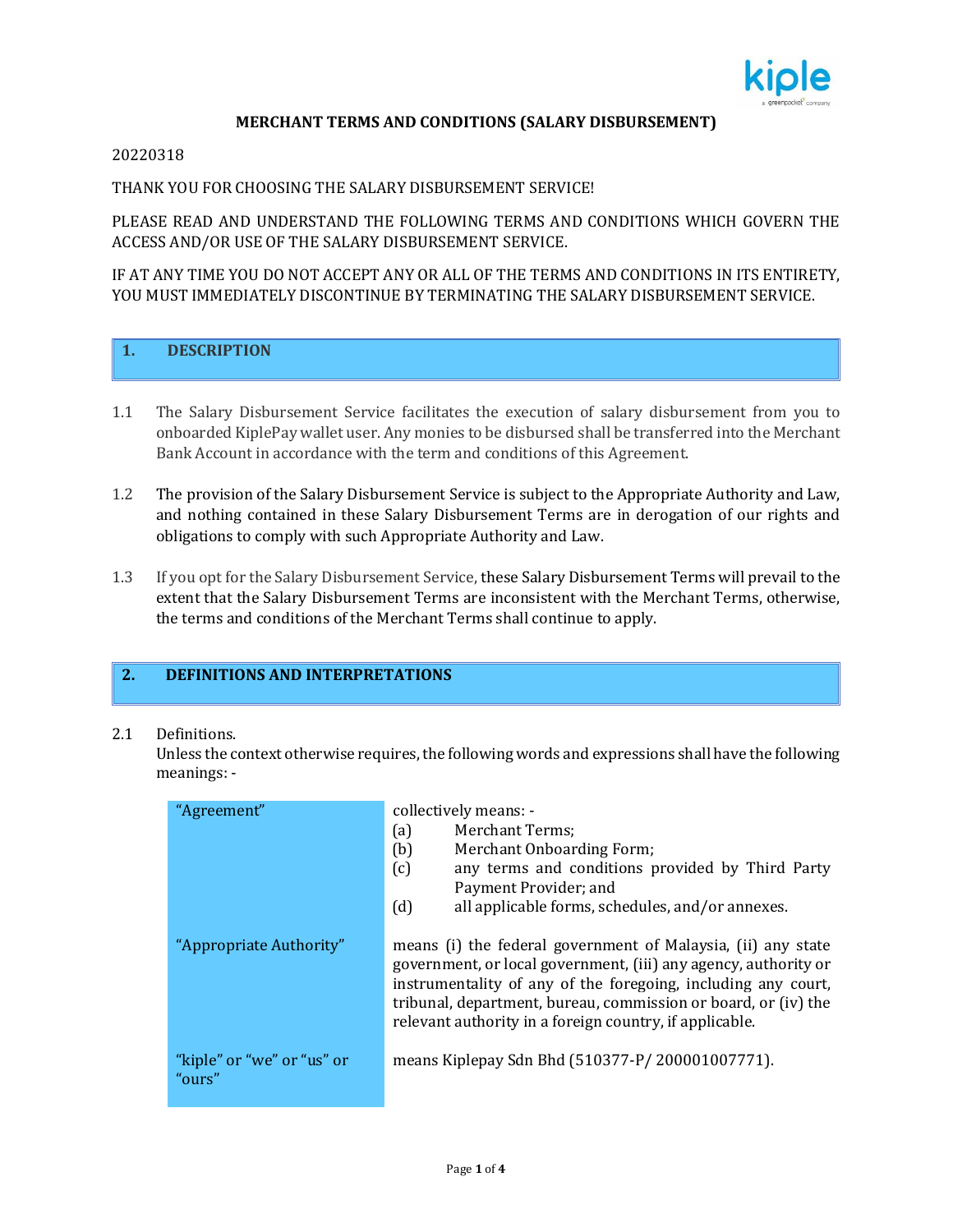

| "Law"                             | means Financial Services Act 2013, Bank Negara Malaysia<br>Foreign Exchange Administration Rules, Unclaimed Moneys Act<br>1965, Anti-Money Laundering and Anti-Money Laundering,<br>Anti-Terrorism Financing and Proceeds of Unlawful Activities<br>2001, Consumer Protection Act 1999, PDPA, Penal Code, and<br>any law (whether domestic or international), statute, code, rule,<br>guidelines, notices, ordinance, regulation, directive, order,<br>judgment, writ, injunction or decree, and includes any changes<br>in the application or interpretation thereof. |  |
|-----------------------------------|------------------------------------------------------------------------------------------------------------------------------------------------------------------------------------------------------------------------------------------------------------------------------------------------------------------------------------------------------------------------------------------------------------------------------------------------------------------------------------------------------------------------------------------------------------------------|--|
| "Merchant Bank Account"           | means bank account nominated by you and approved by us<br>which we may debit or credit with monies in respect of<br>transactions.                                                                                                                                                                                                                                                                                                                                                                                                                                      |  |
| "Merchant Terms"                  | T&C<br>Merchant<br>available<br>the<br>made<br>via<br>means<br>https://kiple.com/our-agreement/                                                                                                                                                                                                                                                                                                                                                                                                                                                                        |  |
| "Salary Disbursement<br>Service"  | means a digital service provided by us to you to disburse<br>monies to onboarded KiplePay wallet user.                                                                                                                                                                                                                                                                                                                                                                                                                                                                 |  |
| "Salary Disbursement<br>Terms"    | Merchant<br>Terms<br>Conditions<br>(Salary<br>this<br>and<br>means<br>Disbursement).                                                                                                                                                                                                                                                                                                                                                                                                                                                                                   |  |
| "Third Party Payment<br>Provider" | means a financial institution or owner of the channel to which<br>we will route transaction data for authorisation, clearing and<br>settlement.                                                                                                                                                                                                                                                                                                                                                                                                                        |  |
| "you" or "your" or "yours"        | means an entity in the form of any structures which may include<br>but not limited to sole proprietor, partnership, body corporate<br>or governmental bodies and agencies, incorporated under the<br>laws of Malaysia, who acquire the Salary Disbursement Service<br>as a merchant as described in the Merchant Onboarding Form.                                                                                                                                                                                                                                      |  |

# **3. SALARY DISBURSEMENT SERVICE**

- 3.1 You shall obtain user information for the purpose of Customer Due Diligence ("CDD") during registration by identifying the individual user according to the service offered to you.
- 3.2 You shall inform us within 10 working days should there be any individual(s) who were onboarded into KiplePay platform has since left employment with you. Any form of disbursement transaction(s) relating to such individual(s) regardless of the purpose shall not be processed via KiplePay platform.
- 3.3 The following information of the relevant individual(s) is required to be submitted by you during the onboarding process: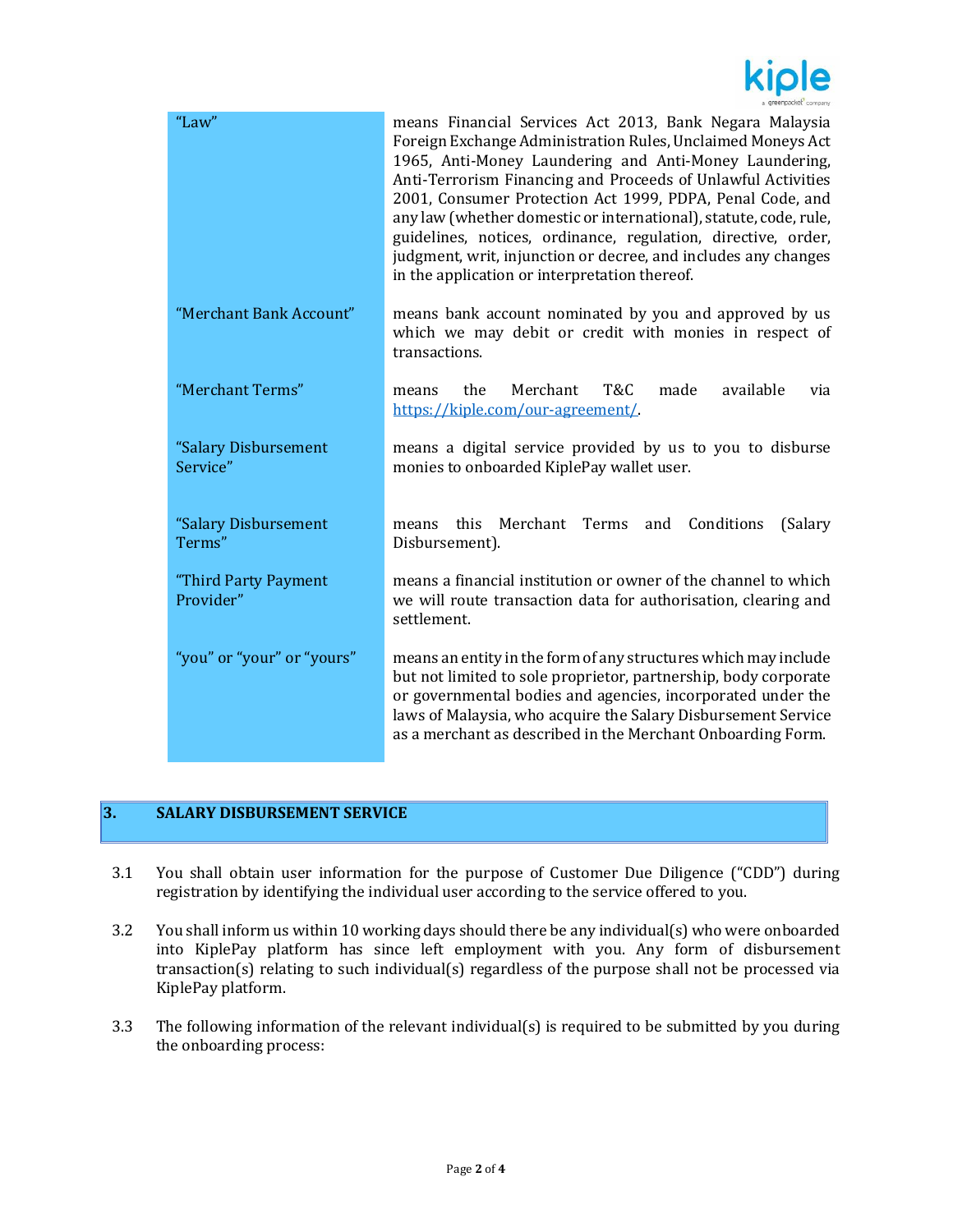

| Service 3                       |                                                                     |  |
|---------------------------------|---------------------------------------------------------------------|--|
|                                 | Payments for good and/or services                                   |  |
| $\overline{\phantom{a}}$        | Fund Transfers (Wallet-to-Wallet)                                   |  |
| Withdrawals to Own Account Bank |                                                                     |  |
|                                 | Standard CDD                                                        |  |
|                                 | Information required:                                               |  |
|                                 | Name (as per IC)                                                    |  |
|                                 | NRIC number or passport number                                      |  |
| 3.                              | Residential and/or mailing address                                  |  |
| 4.                              | Date of birth                                                       |  |
| 5.                              | <b>Nationality</b>                                                  |  |
| 6.                              | Occupation type                                                     |  |
| 7.                              | Name of employer or nature of self-employment or nature of business |  |
| 8.                              | Contact number                                                      |  |

- 9. Purpose of transaction
- 3.4 You are responsible to perform KYC for relevant individual(s) prior to onboarding to KiplePay platform and always ensure that following official documents are in place and shared with us during registration.



| <b>Sampling Tiers - Users Selected</b> | <b>Response Time - Sampling Names</b>   |
|----------------------------------------|-----------------------------------------|
| $< 100$ users = 25%                    | $\leq$ 20 names = within 3 working days |
| $< 500$ users = 20%                    | $<$ 50 names = within 5 working days    |
| $< 1,000$ users = 15%                  | $< 500$ names = within 10 working days  |